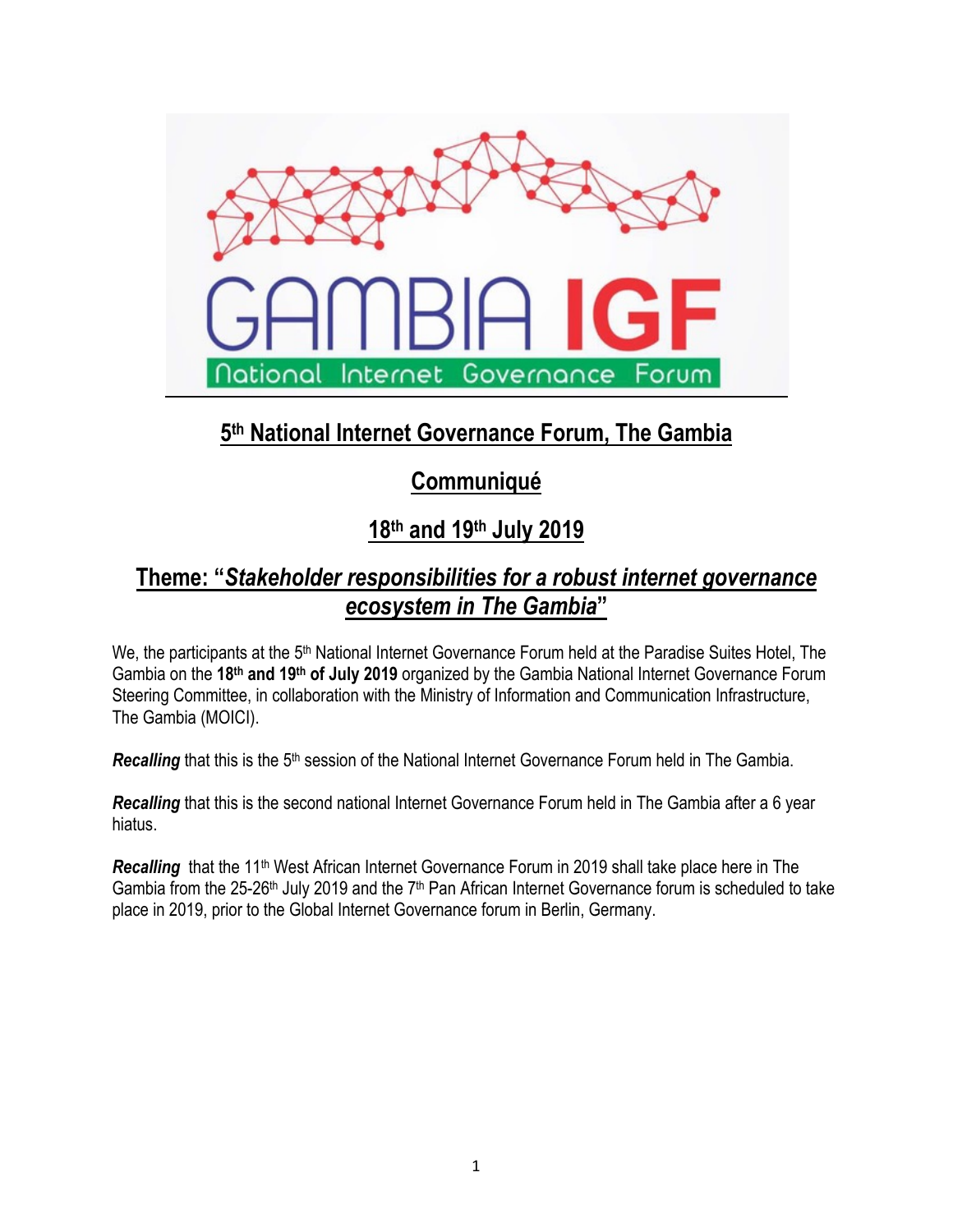### **WE AGREE:**

#### **On the Internet Ecosystem in The Gambia (Infrastructure, Access, Affordability and Inclusion)**

### *We the stakeholders at the Gambia 5th Internet Governance Forum agree to the following:*

- 1. Government and stakeholders to make access more affordable and consider those differently abled.
- 2. Urge Government to fast track the establishment of an ICT Agency for the realisation of Digital Gambia.
- 3. Call on Government to restructure Gamtel for more efficiency and to reposition it to either retail or wholesale for a better level playing field.
- 4. Call on Government to put in an enabling environment for the roll out of community networks to connect the unconnected and improve access and affordability.
- 5. Call on PURA to ensure more transparency and clear terms and conditions between service providers and their customers.
- 6. Call on Government to ensure the availability of additional submarine cables for redundancy.
- 7. Call on Government to establish cybersecurity legislation to protect National Critical Information nfrastructure.
- 8. Call on Government to put in measures and strategies to provide internet access to underserved areas and liable institutions like schools, hospitals etc.
- 9. Implement the Universal and Service Access Fund in the ICT sector.
- 10. Encourage Government and stakeholders to support and promote the generation of local content.
- 11. Government to endeavour for more policy consistency, proper implementation, monitoring and evaluation.
- 12. Government to consider renaming the Ministry of Information and Communication Infrastructure to the Ministry of Telecommunications and Digital Economy.

## **On The Role of the Internet in building a Digital Economy in the New Gambia in line with the National Development Plan (NDP)**

- 1. Create the enabling environment for the use of Electronic Payment Systems, inbound and outbound.
- 2. Implement Spatial Data Infrastructure to facilitate e-commerce.
- 3. To create the next generation of experts in the areas of ICT by encouraging capacity building initiatives in schools through the use STEAM.
- 4. Encourage the increased adoption of Electronic payment services like Mobile Money taking into account interoperability.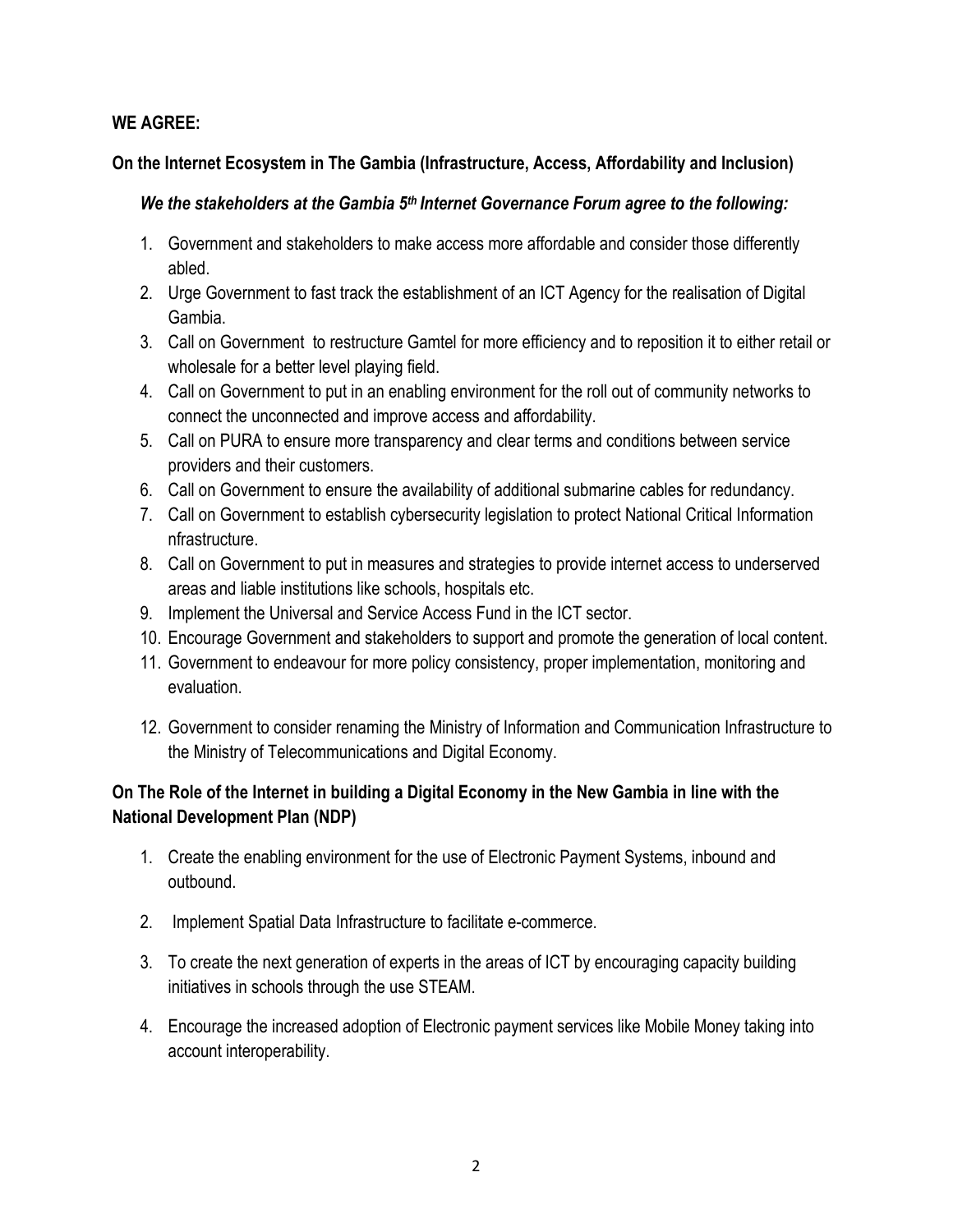- 5. To make a strong emphasis on digital entrepreuership skills, for example social media marketing, in schools.
- 6. To increase the adoption of ICT by government in its own business processes and the provision of public services.
- 7. Changing the culture and mindset for the adoption of a digital economy through mass sensitization and capacity building programs.

### *We the stakeholders at the Gambia 4th Internet Governance Forum agree to the following*

## **Digital Rights and Freedom of Expression (Based on the revision of the media and communication laws in The Gambia)**

- 1. Calling on Government to endorse, ratify, and domesticate the African Declaration on Internet Rights and Freedoms.
- 2. Digital or Internet Rights to be entrenched in the constitution to foster individual entitlements to use the internet.
- 3. All stakeholders to work on building capacity of members of the public on digital rights and freedom of expression.
- 4. Government to work towards Public School's access to technology.
- 5. Inclusion of technology in education curriculum by Ministry of Education
- 6. Calling on all stakeholders to mobilize resources to implement the Education Policy 2016-2030.
- 7. Government to fast track the enactment of the Draft Media Rights Bill for the next National Assembly session – September 2019.
- 8. Government to establish an open data policy and access to information law.
- 9. Call on policy makers to draft laws that recognise women as having equal rights to express themselves online/offline without discrimination.
- 10.Calling on government to consider violations or abuses of individuals online equal to abuses offline.

## **We the stake holders at the Gambia 4th Internet Governance Forum agree to the following**

**Fake News, Hate Speech, Cyber-bullying, Privacy and Data Protection within the New Gambia online space (Progressive or Retrogressive under the present Gambian online digital space?) IOT Security, Community Networks**

- 1. Calling on government and other stakeholders to put in measures and strategies to create awareness on Fake News.
- 2. Set up strategies and mechanisms to sensitize the public on personal online safety measures, especially in schools.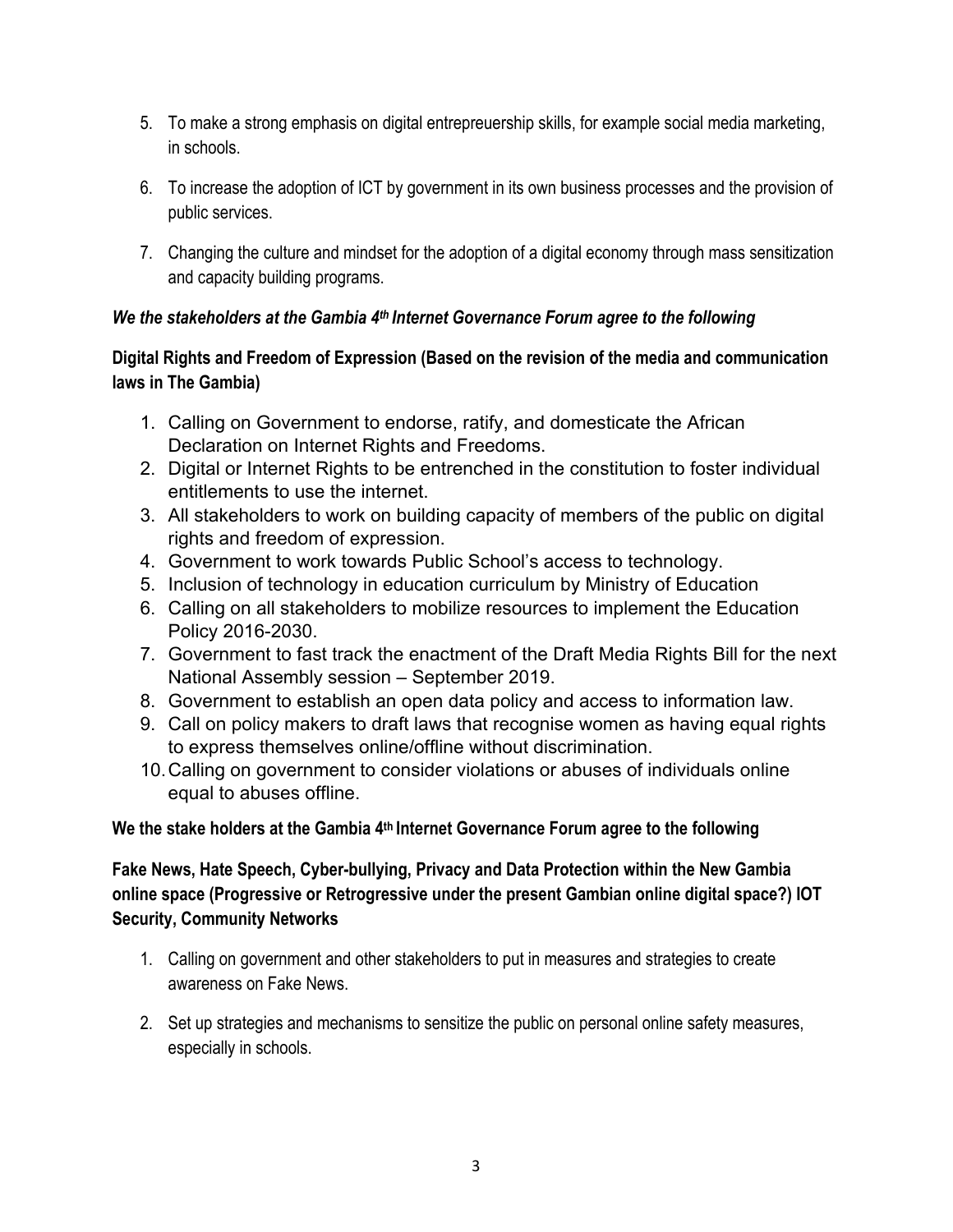- 3. Call on government to ensure the enforcement of the Fake Journalist Publication Bill to protect the rights of its citizens against slander and Fake News.
- 4. Raising awareness for attitudinal change around cyber-bullying and its impacts.
- 5. Leveraging existing platforms to develop the capacity of teachers who teach IT and online safety in schools.
- 6. Incorprate online safety in the current ICT curriculum in schools.
- 7. Call on PURA to enforce the provisions in the IC act in relation to unsolicited messages and improper use of personal data by service providers.
- 8. Call on government to fast track the adoption of the draft data protection policy and the enactment of data protection laws.
- 9. Ensure alignment with International Data Protection Standards such as the ECOWAS Supplimentary Act on Data Protection, the Malabo Convention (AU), and Convention 108+.
- 10. Incorporate laws on Internet of Things (IOT) and Artificial Interlligence (AI) in the review of the IC Act.

### *We the stakeholders at the Gambia 4th Internet Governance Forum agree to the following*

#### **Cyber security and Data Governance including Consolidation and Encryption**

- 1. Call on government to establish a foresics lab to facilitate investigations and gathering digital evidence.
- 2. Fast track the establishment of the Gambia Computer Security and Incidence Response Team (gm CSIRT).
- 3. Build public-private partnerships to enhance collaboration for an effective fight against cybercrime across all sectors.
- 4. Ensure the availibility of a cybersecurity expert and standards in every institution, public or private.
- 5. Call on government to support Civil Society Organizations to create syber security awareness,
- 6. Call on government to conduct regular national vulnerability assessment on National Critical Information Infrastructure and National Critical Infrasrtucture.
- 7. Every institution should have a data governance policy.
- 8. Ensure end to end encryption of all personal identifyable data.
- 9. Tertiaty institutions to introduce cyber security degree programs.